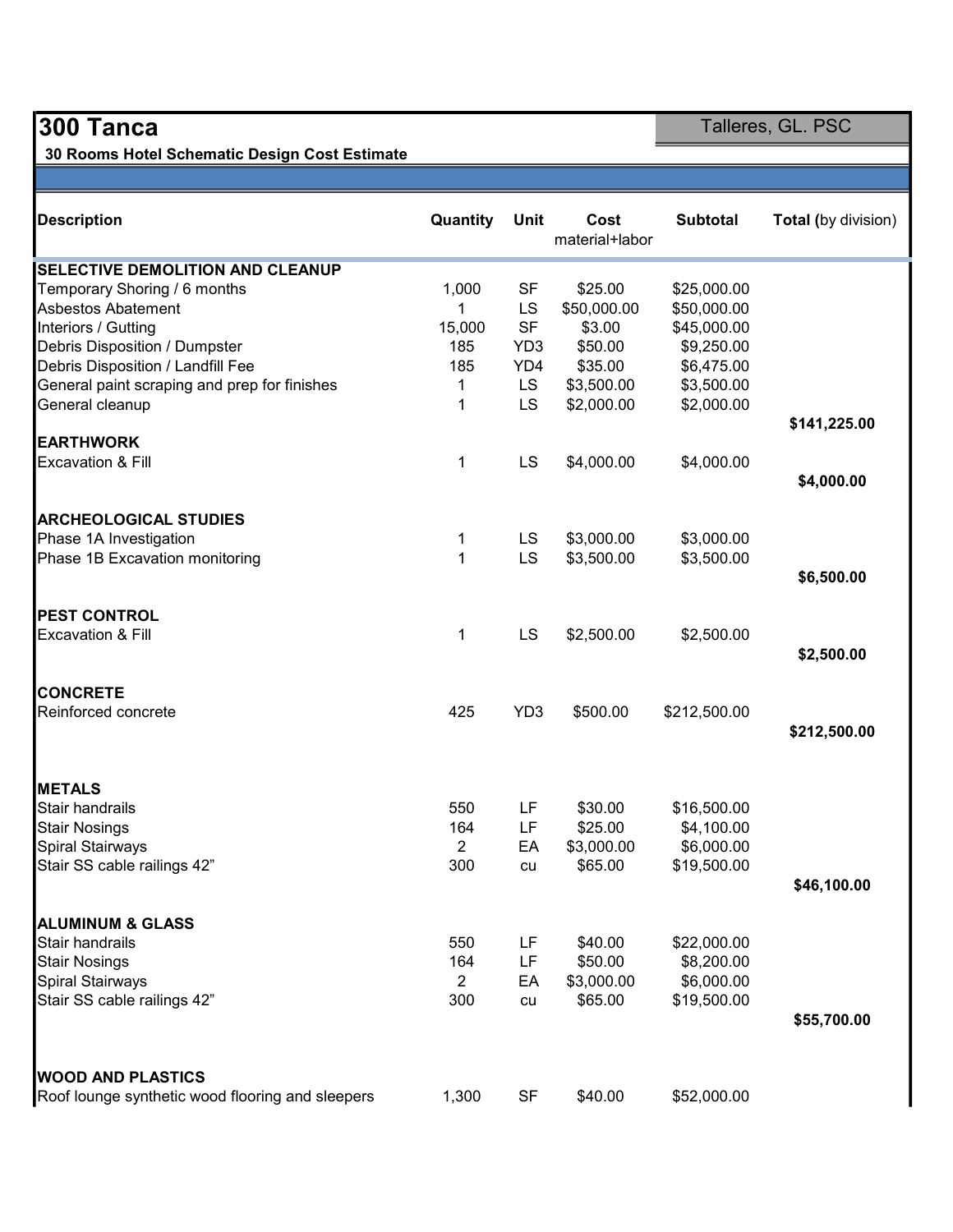\$52,000.00

| <b>ROOFING</b>                                                |             |           |             |              |              |
|---------------------------------------------------------------|-------------|-----------|-------------|--------------|--------------|
| Insulation, membrane & flashing                               | 1,600       | SF        | \$8.00      | \$12,800.00  |              |
| Tempered glass railing 42" h                                  | 260         | <b>SF</b> | \$85.00     | \$22,100.00  |              |
| Main stairway skylight 72" x 156"                             | $\mathbf 1$ | LS        | \$8,000.00  | \$8,000.00   |              |
| Repairs & finishing / Mansard Roof                            | 800         | <b>SF</b> | \$50.00     | \$40,000.00  |              |
| Roof Drains & Leaders                                         | 1           | LS        | \$8,500.00  | \$8,500.00   |              |
|                                                               |             |           |             |              | \$91,400.00  |
| <b>DOORS</b>                                                  |             |           |             |              |              |
| Single 36" Hollow Metal Doors / Frames & Hardware             | 26          | EA        | \$1,500.00  | \$39,000.00  |              |
| Single 30" Hollow Metal Doors / Frames & Hardware             | 3           | EA        | \$1,200.00  | \$3,600.00   |              |
| Double 72" Hollow Metal Doors / Frames & Hardware             | 1           | EA        | \$2,200.00  | \$2,200.00   |              |
| Single 30" SC Wood Doors / Mtl. Frames & Hardware             | 27          | EA        | \$500.00    | \$13,500.00  |              |
| Single 36" SC Wood Doors / Mtl. Frames & Hardware             | 40          | EA        | \$600.00    | \$24,000.00  |              |
| Sliding 48" 84" SC pocket wood doors / hardware               | 7           | EA        | \$800.00    | \$5,600.00   |              |
| Repairs / Replacement exist. exterior doors                   | 3           | EA        | \$4,000.00  | \$12,000.00  |              |
|                                                               |             |           |             |              | \$99,900.00  |
| <b>WINDOWS</b>                                                |             |           |             |              |              |
| Repairs / Replacement exist. exterior windows                 | 46          | EA        | \$2,500.00  | \$115,000.00 |              |
|                                                               |             |           |             |              | \$115,000.00 |
|                                                               |             |           |             |              |              |
| <b>FINISHES</b>                                               |             |           |             |              |              |
| Self-leveling and lightweight underlayments                   | 8,000       | <b>SF</b> | \$3.00      | \$24,000.00  |              |
| Floor finishes (including baseboards)                         | 15,000      | <b>SF</b> | \$9.00      | \$135,000.00 |              |
| <b>Bathroom tiles</b>                                         | 7,000       | <b>SF</b> | \$18.00     | \$126,000.00 |              |
| Kitchenette backsplash tiles                                  | 400         | <b>SF</b> | \$8.00      | \$3,200.00   |              |
| Exterior Paint (Repair, Prep. + 2 coats)                      | 12,000      | <b>SF</b> | \$3.50      | \$42,000.00  |              |
| Interior Paint (Repair, Prep. + 2 coats)                      | 65,000      | <b>SF</b> | \$2.00      | \$130,000.00 |              |
| Gypsum Drywall partitions with insulation                     | 22,000      | <b>SF</b> | \$10.00     | \$220,000.00 |              |
| Gypsum Drywall ceilings, soffits and fascias                  | 11,000      | <b>SF</b> | \$8.00      | \$88,000.00  |              |
| Acoustic tile ceilings, 24" x 24"                             | 900         | <b>SF</b> | \$7.00      | \$6,300.00   |              |
| Cistern Waterproofing & waterstops                            | 1,400       | <b>SF</b> | \$4.00      | \$5,600.00   | \$780,100.00 |
|                                                               |             |           |             |              |              |
| <b>SPECIALTIES</b><br>Roof deck tempered glass railing, 42" h | 170         | LF        | \$150.00    | \$25,500.00  |              |
| ADA SS grab bars                                              | 186         | EA        | \$50.00     | \$9,300.00   |              |
| Landscaping                                                   | 1           | LS        | \$5,000.00  | \$5,000.00   |              |
| <b>Fire Extinguishers</b>                                     | 15          | EA        | \$100.00    | \$1,500.00   |              |
| Street Sign "reverse channel"                                 | 1           | EA        | \$1,500.00  | \$1,500.00   |              |
| Corridors wall decoration?                                    | 1           | LS        | \$10,000.00 | \$10,000.00  |              |
| Mural @ Main Stairway                                         | 580         | <b>SF</b> | \$20.00     | \$11,600.00  |              |
| Patio Green Wall                                              | 900         | <b>SF</b> | \$10.00     | \$9,000.00   |              |
|                                                               |             |           |             |              | \$73,400.00  |
| <b>EQUIPMENT AND FURNITURE</b>                                |             |           |             |              |              |
| Janitor slop sinks                                            | 4           | EA        | \$200.00    | \$800.00     |              |
| Kitchenette cabinets                                          | 180         | LF        | \$200.00    | \$36,000.00  |              |
|                                                               |             |           |             |              |              |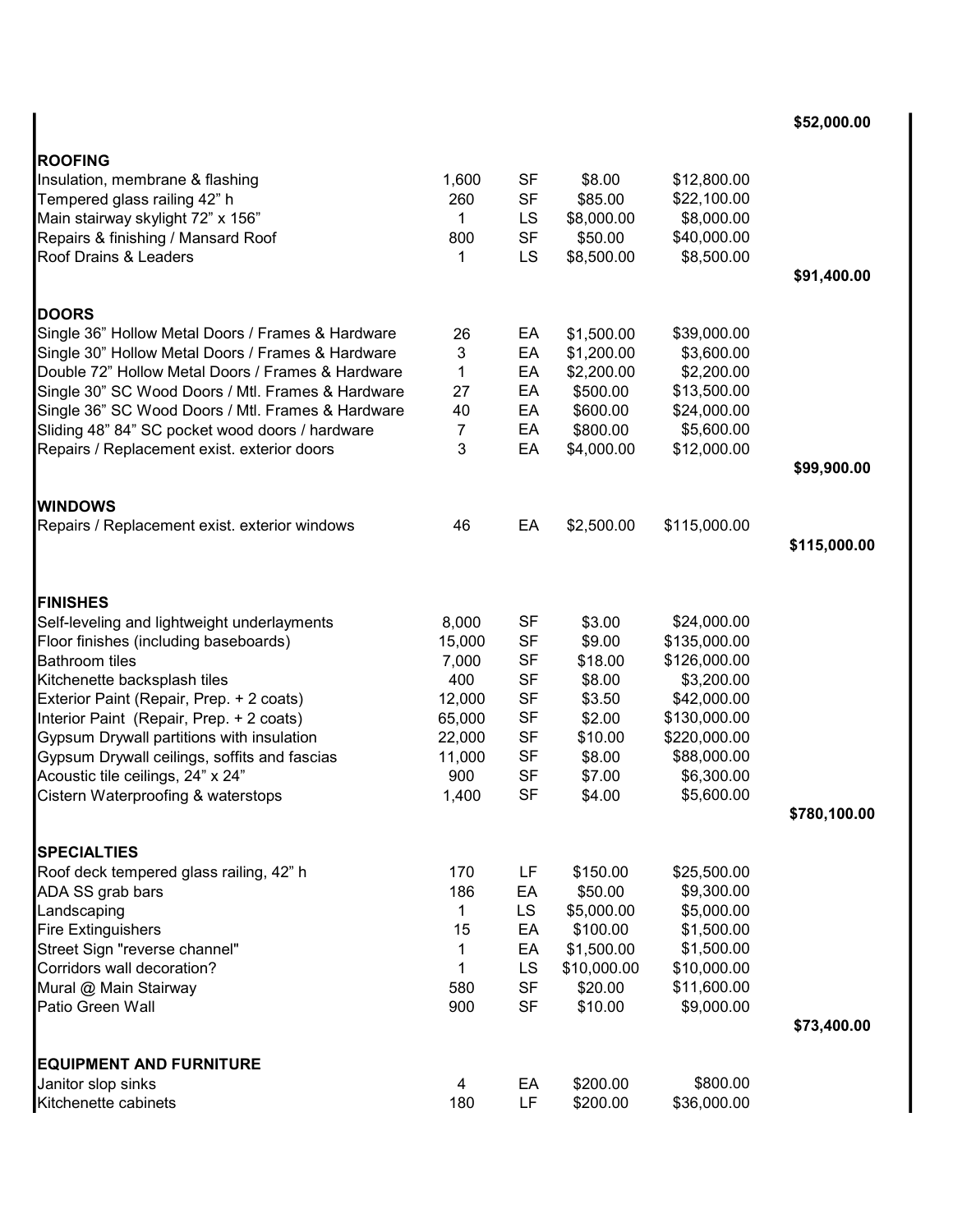| Kitchenette extractors                              | 30                      | EA          | \$250.00     | \$7,500.00   |                |
|-----------------------------------------------------|-------------------------|-------------|--------------|--------------|----------------|
| Kitchenette sink and fixtures                       | 30                      | EA          | \$200.00     | \$6,000.00   |                |
| Kitchenette refrigerator / ADA                      | $\mathbf{3}$            | EA          | \$1,300.00   | \$3,900.00   |                |
| Kitchenette commercial grade microwave ovens        | 30                      | EA          | \$300.00     | \$9,000.00   |                |
| Kitchenette soap dispenser                          | 30                      | EA          | \$35.00      | \$1,050.00   |                |
| Electric top                                        | 30                      | EA          | \$300.00     | \$9,000.00   |                |
| Commercial grade ice maker / corridors              | $\sqrt{3}$              | EA          | \$3,000.00   | \$9,000.00   |                |
| Individual kitchenette undercounter refrigerators   | 27                      | EA          | \$250.00     | \$6,750.00   |                |
| Casework                                            | 30                      | EA          | \$250.00     | \$7,500.00   |                |
| Rooms and service toilet rooms toilets              | 32                      | EA          | \$400.00     | \$12,800.00  |                |
| Rooms and service bathrooms lavatories and fixtures | 32                      | EA          | \$500.00     | \$16,000.00  |                |
| Rooms bathrooms shower fixtures and SS drain        | 30                      | EA          | \$300.00     | \$9,000.00   |                |
| Room bathrooms soap holder                          | 60                      | EA          | \$35.00      | \$2,100.00   |                |
| Rooms and service toilet rooms toilet paper holders | 32                      | EA          | \$35.00      | \$1,120.00   |                |
| Rooms and bathrooms waste receptacles (SS)          | 60                      | EA          | \$35.00      | \$2,100.00   |                |
| Rooms and service toilet rooms mirrors              | 32                      | EA          | \$120.00     | \$3,840.00   |                |
| Room closets and folding doors                      | 30                      | EA          | \$200.00     | \$6,000.00   |                |
| <b>TV</b> screens                                   | 32                      | EA          | \$600.00     | \$19,200.00  |                |
| Room furniture                                      | 30                      | EA          | \$500.00     | \$15,000.00  |                |
| Commercial grade washing machines                   | $\sqrt{2}$              | EA          | \$1,500.00   | \$3,000.00   |                |
| Commercial grade dryer                              | 1                       | EA          | \$1,500.00   | \$1,500.00   |                |
| Commercial grade dryer                              | 1                       | EA          | \$1,500.00   | \$1,500.00   |                |
| Rooms (XL) mirrors                                  | 30                      | EA          | \$200.00     | \$6,000.00   |                |
| Room beds                                           | 48                      | EA          | \$1,200.00   | \$57,600.00  |                |
| Lounge Chairs                                       | $\overline{\mathbf{4}}$ | EA          | \$200.00     | \$800.00     |                |
| <b>Exterior chairs</b>                              | 12                      | EA          | \$150.00     | \$1,800.00   |                |
| <b>Exterior tables</b>                              | $\,6$                   | EA          | \$150.00     | \$900.00     |                |
| Conference table and chairs                         | 1                       | LS          | \$2,000.00   | \$2,000.00   |                |
| Administration Office and reception furniture       | 1                       | LS          | \$4,500.00   | \$4,500.00   |                |
|                                                     |                         |             |              |              | \$263,260.00   |
| <b>ELEVATOR</b>                                     |                         |             |              |              |                |
| Elevator                                            | 1                       | LS          | \$150,000.00 | \$150,000.00 |                |
| <b>Elevator Inspection</b>                          | 1                       | LS          | \$3,000.00   | \$3,000.00   |                |
|                                                     |                         |             |              |              | \$153,000.00   |
| <b>PLUMBING</b>                                     |                         |             |              |              |                |
| <b>General Plumbing</b>                             | 1                       | LS          | \$75,000.00  | \$75,000.00  |                |
|                                                     |                         |             |              |              | \$75,000.00    |
| <b>MECHANICAL</b>                                   |                         |             |              |              |                |
| AC, inverter VRF, high efficiency                   | 80                      | <b>TONS</b> | \$2,500.00   | \$200,000.00 |                |
| Ventilation                                         | 1                       | <b>LS</b>   | \$35,000.00  | \$35,000.00  |                |
| Sprinkler System                                    | 1                       | LS          | \$100,000.00 | \$100,000.00 |                |
|                                                     |                         |             |              |              | \$335,000.00   |
| <b>ELECTRICAL</b>                                   |                         |             |              |              |                |
| Electrical systems, emergency generator             | 1                       | LS          | \$400,000.00 | \$400,000.00 |                |
| Electrical Off-site excluded                        |                         |             |              |              |                |
|                                                     |                         |             |              |              | \$400,000.00   |
|                                                     |                         |             |              |              |                |
| <b>Estimate Totals</b>                              |                         |             |              |              | \$2,906,585.00 |
|                                                     |                         |             |              |              |                |